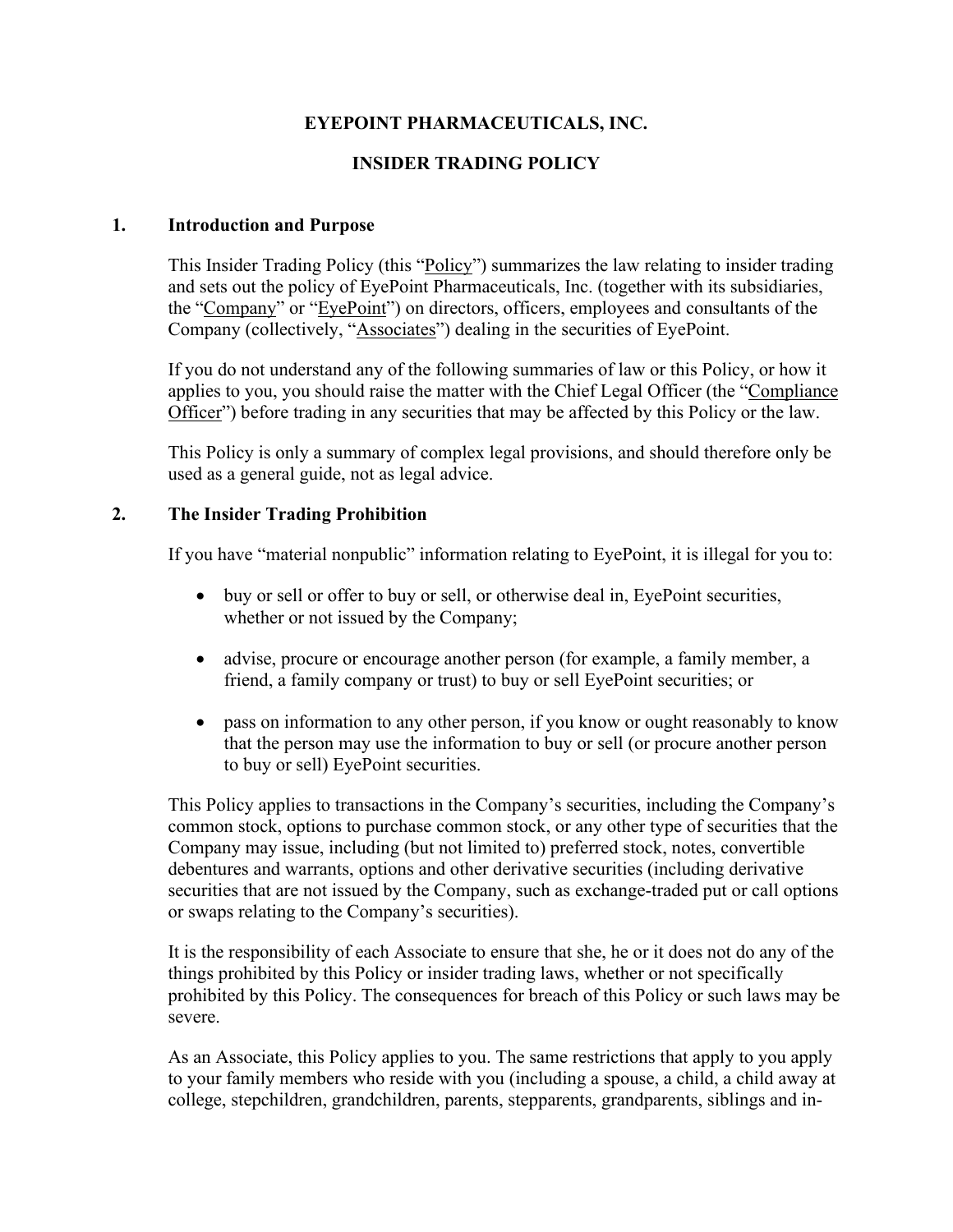laws), anyone else who lives in your household, and any family members who do not live in your household but whose transactions in EyePoint securities are directed by you or are subject to your influence or control, such as parents or children who consult with you before they trade in Company securities (each a "Related Person" and collectively, "Related Persons"). You are responsible for making sure that the purchase or sale of any security covered by this Policy by any such Related Person complies with this Policy. Therefore you should make them aware of the need to confer with you before they trade in Company securities, and you should treat all such transactions for the purposes of this Policy and applicable securities laws as if the transactions were for your own account.

This Policy applies to any entities that you influence or control, including any corporations, partnerships or trusts (collectively referred to as "Controlled Entities"), and transactions by these Controlled Entities should be treated for the purposes of this Policy and applicable securities laws as if they were for your own account.

### **3. What is "Material" Information?**

Material information means information relating to EyePoint that would, if the information were publicly known:

- be likely to have an effect, positive or negative, on the price of EyePoint securities; or
- be information that a reasonable investor would want to know in deciding whether or not to buy or sell EyePoint securities.

Examples of possible material information include, but are not limited to:

- the financial performance of EyePoint or any of EyePoint's commercial products;
- developments with respect to the clinical or regulatory development of our product candidates;
- entry into or termination of a material contract (such as an in or out-license agreement or collaboration);
- a material acquisition or sale of assets by EyePoint;
- an actual or proposed takeover or merger of EyePoint;
- an actual or proposed change to EyePoint's capital structure, including a stock split;
- a proposed dividend or a change in dividend policy;
- developments regarding significant litigation or government agency investigations;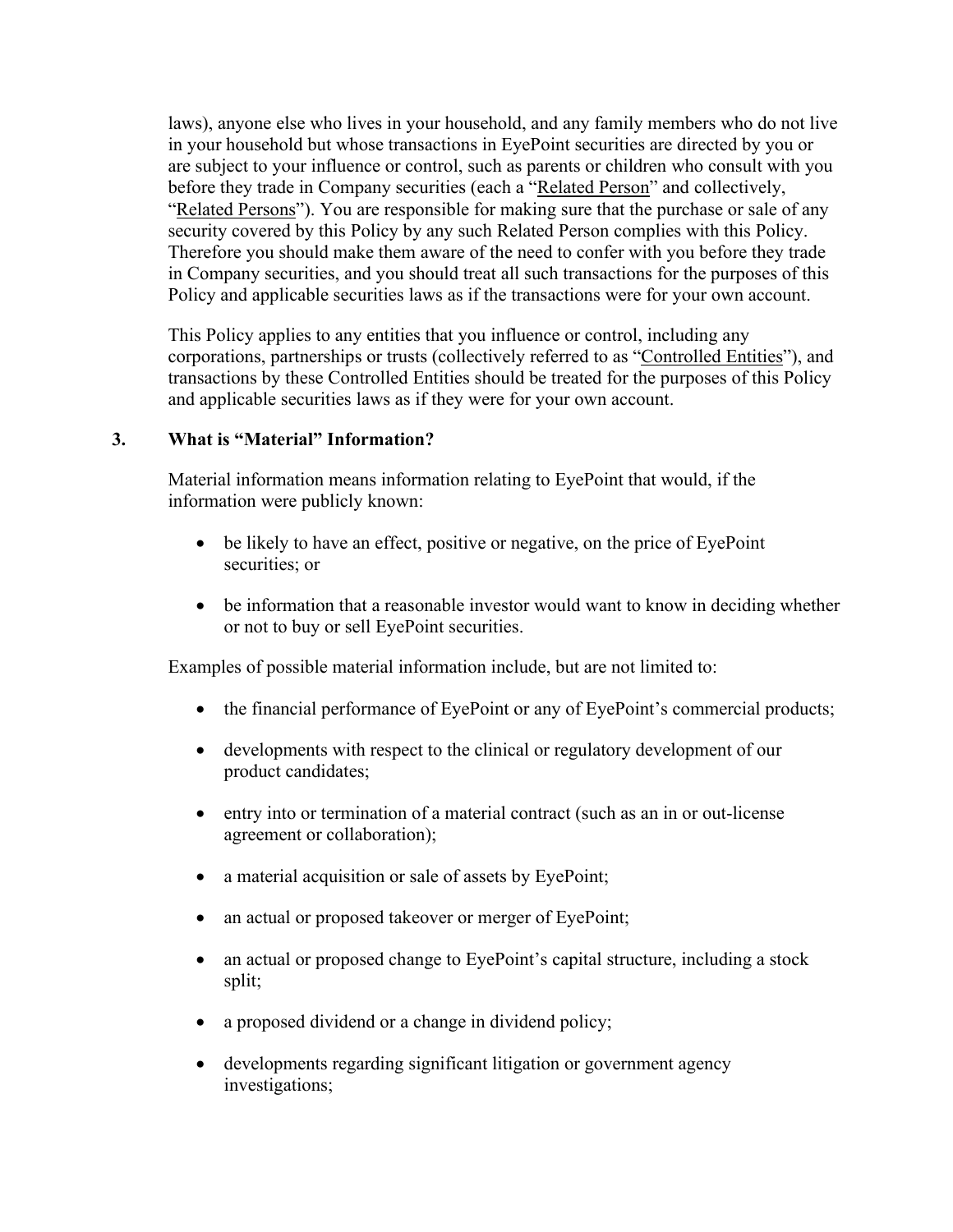- liquidity issues;
- any major change in management; or
- a material claim against EyePoint or other unexpected liability.

Material information is not limited to historical facts but may also include projections and forecasts. With respect to a future event, such as a merger, acquisition or introduction of a new product, the point at which negotiations or product development are determined to be material is determined by balancing the probability that the event will occur against the magnitude of the effect the event could have on the Company's operations or stock price should it occur. Thus, information concerning an event that could have a large effect on stock price, such as a merger, may be material even if the possibility that the event will occur is relatively small. When in doubt about whether particular nonpublic information is material, you should presume it is material. If you are unsure whether information is material, you should consult the Compliance Officer before making any decision to disclose such information (other than to persons who need to know it) or to trade in or recommend securities to which that information relates.

### **4. When is the Information "Nonpublic"?**

Information is nonpublic if it has not been disclosed generally to the market or to the investing public. Unless such information was disseminated in a manner designed to reach investors generally and at least one full Trading Day elapsed between the time of the event or when the information became known and its public disclosure, it shall be deemed to be "Nonpublic." Information generally would be considered disseminated if it has been disclosed through a press release, a broadcast on widely-available radio or television programs, publication in a widely-available newspaper, magazine or news website, newswire services or public disclosure documents filed with the SEC that are available on the SEC's website (such as Form 8-K, Form 10-Q and Form 10-K). Nonpublic information may include: (x) information available to a select group of analysts or brokers or institutional investors; (y) undisclosed facts that are the subject of rumors, even if the rumors are widely circulated; or (z) information that has been entrusted to the Company on a confidential basis until a public announcement of the information has been made and enough time has elapsed for the market to respond to a public announcement of the information (normally one Trading Day).

• For purposes of this Policy, "Trading Day" means a day on which the Nasdaq Stock Market, LLC is open for trading.

#### **5. Special and Prohibited Transactions**

The Company has determined that there is a heightened legal risk and/or the appearance of improper or inappropriate conduct if the persons subject to this Policy engage in certain types of transactions. It is therefore the Company's policy that Associates may not engage in any of the following transactions: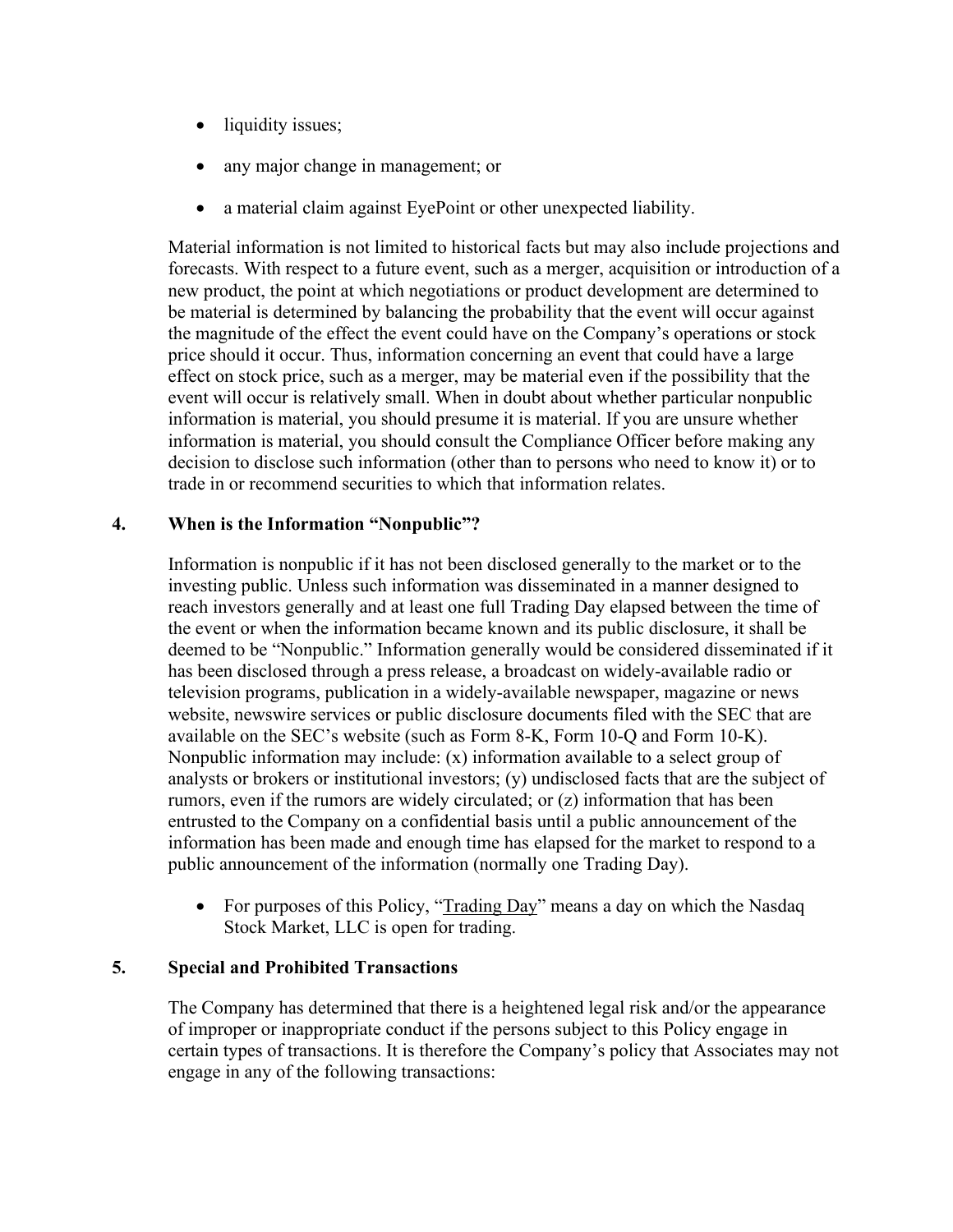- Short-Term Trading: Short-term trading of Company securities may be distracting to the person and may unduly focus the person on the Company's short-term share market performance instead of the Company's long-term business objectives.
- Short Sales: Short sales of Company securities (*i.e.,* the sale of a security that the seller does not own) may evidence an expectation on the part of the seller that the securities will decline in value and therefore have the potential to signal to the market that the seller lacks confidence in the Company's prospects. In addition, short sales may reduce a seller's incentive to seek to improve the Company's performance. For these reasons, short sales of Company securities are prohibited. In addition, Section 16(c) of the Securities Exchange Act of 1934, as amended (the "Exchange Act"), generally prohibits executive officers and directors from engaging in short sales.
- Publicly Traded Options: Given the relatively short term of publicly traded options, transactions in options may create the appearance that an Associate is trading based on material nonpublic information and focus such Associate's attention on short-term performance at the expense of the Company's long-term objectives. Accordingly, transactions in put options, call options or other derivative securities, on an exchange or in any other organized market, are prohibited by this Policy.
- Hedging Transactions: Hedging or monetization transactions can be accomplished through a number of possible mechanisms, including through the use of financial instruments such as prepaid variable forwards, equity swaps, collars and exchange funds or other transactions which hedge or offset, or are designed to hedge or offset, any decrease in the market value of Company securities. Such hedging transactions may permit an Associate to continue to own Company securities obtained through company benefit plans or otherwise, but without the full risks and rewards of ownership. When that occurs, the Associate may no longer have the same objectives as the Company's other shareholders. Therefore, Associates are prohibited from engaging in any such transactions.
- Margin Accounts and Pledged Securities: Securities held in a margin account as collateral for a margin loan may be sold by the broker without the customer's consent if the customer fails to meet a margin call. Similarly, securities pledged (or hypothecated) as collateral for a loan may be sold in foreclosure if the borrower defaults on the loan. Because a margin sale or foreclosure sale may occur at a time when the pledgor is aware of material nonpublic information or otherwise is not permitted to trade in Company securities, Associates are prohibited from holding Company securities in a margin account or otherwise pledging Company securities as collateral for a loan.
- Standing and Limit Orders: Standing and limit orders (except standing and limit orders under approved 10b5-1 Trading Plans, as described below) create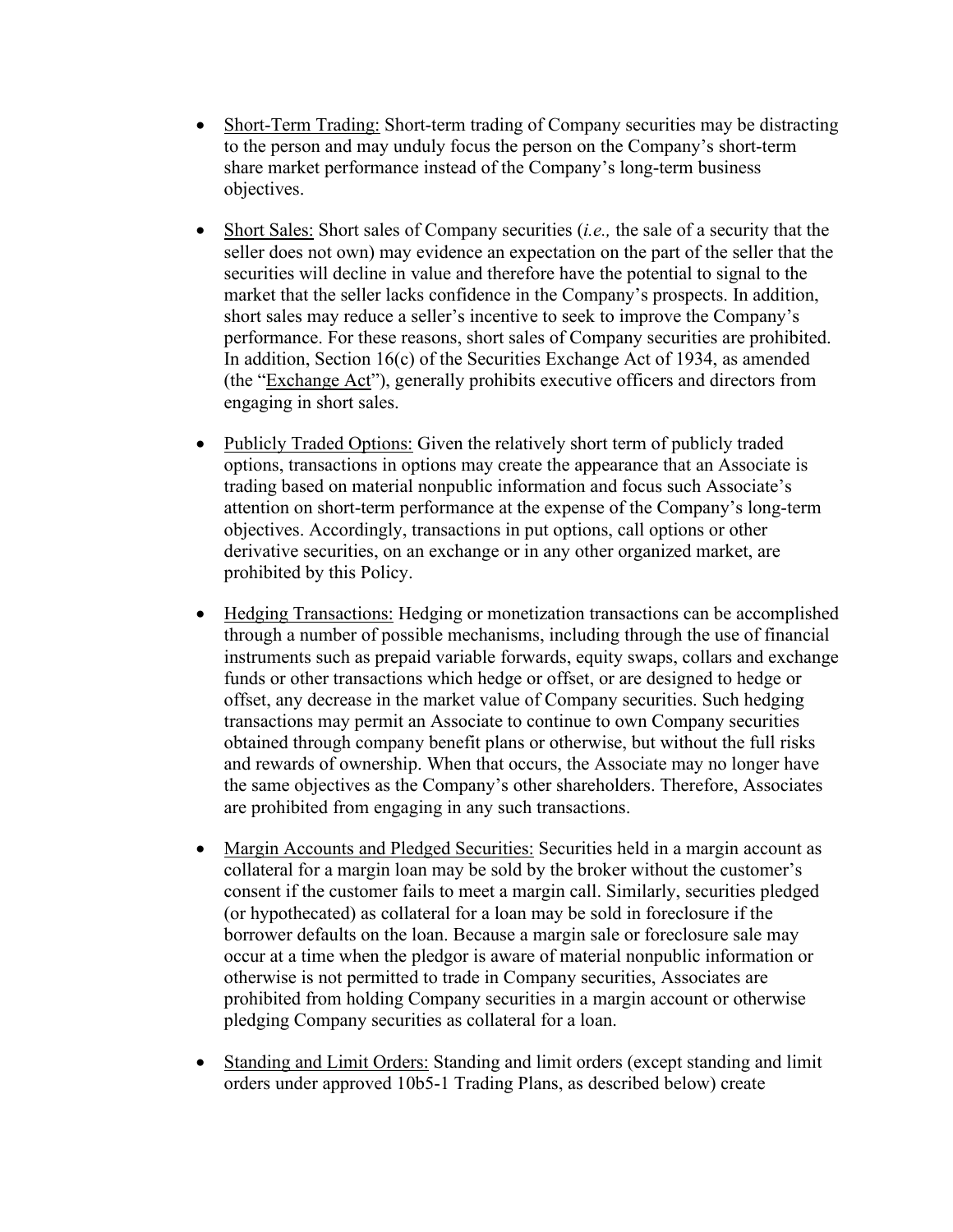heightened risks for insider trading violations similar to the use of margin accounts. There is no control over the timing of purchases or sales that result from standing instructions to a broker, and as a result the broker could execute a transaction when an Associate is in possession of material nonpublic information. The Company therefore discourages placing standing or limit orders on Company securities (except standing and limit orders under an approved 10b5-1 Trading Plan, as described below). If a person subject to this Policy determines that they must use a standing order or limit order, that person must contact the Compliance Officer for clearance to place the order.

#### **6. Additional Procedures**

The Company has established additional procedures in order to assist the Company in the administration of this Policy, to facilitate compliance with laws prohibiting insider trading while in possession of material nonpublic information, and to avoid the appearance of any impropriety. These additional procedures are applicable only to those individuals described below.

• Pre-Clearance Procedures. All directors, executive officers and other personnel of the Company and its subsidiaries who are subject to the reporting and "shortswing profit" liability provisions of Section 16 of the Exchange Act and any other persons designated by the Compliance Officer, the Chief Financial Officer or the Corporate Controller as being subject to these procedures, as well as their Related Persons and Controlled Entities (all of the foregoing are referred to as "Restricted Persons"), may not engage in any transaction in the Company's securities without first obtaining written pre-clearance from the Compliance Officer, the Chief Financial Officer or the Corporate Controller. Restricted Persons are more likely to have access to material nonpublic information because of their positions or affiliations with the Company and, as a result, their trades in the Company's securities are more likely to be subject to greater scrutiny. A request for preclearance should be submitted to the Compliance Officer, the Chief Financial Officer or the Corporate Controller at least two Trading Days before the proposed transaction and shall comply with any other procedures established by the Compliance Officer. None of the Compliance Officer, the Chief Financial Officer or the Corporate Controller is under any obligation to approve a transaction submitted for pre-clearance and will have sole discretion to determine whether to permit the transaction. In evaluating each proposed transaction, each of the Compliance Officer, the Chief Financial Officer and the Corporate Controller may consult as necessary with other members of senior management or outside counsel.

If a Restricted Person seeks pre-clearance and the request is denied by any of the Compliance Officer, the Chief Financial Officer or the Corporate Controller, then he or she should refrain from engaging in any transaction in the Company's securities, and should not inform any other person of the restriction. Moreover, pre-clearance does not, in any circumstance, relieve anyone of his or her legal obligation to refrain from trading while in possession of material nonpublic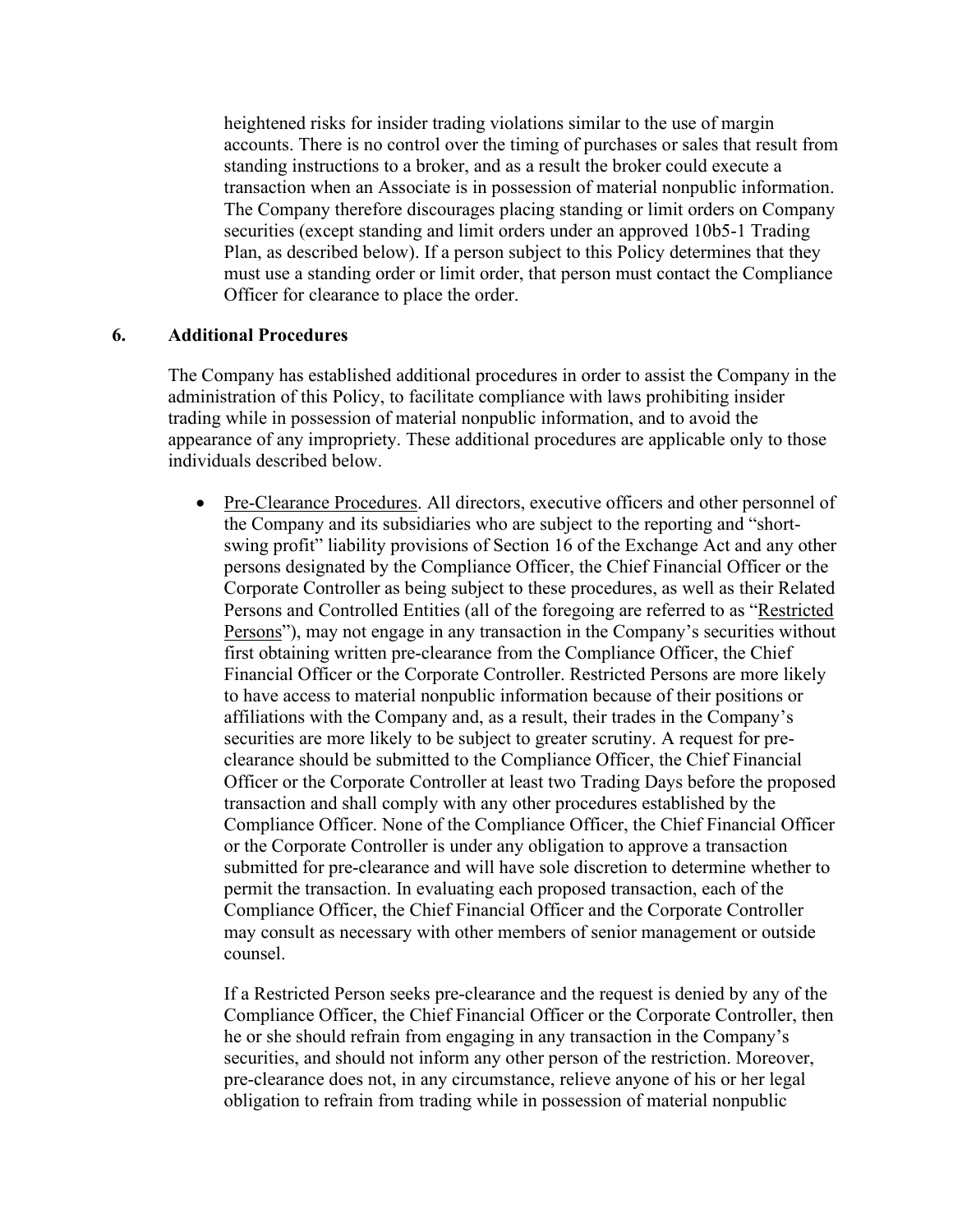information. In other words, even if pre-clearance is received, if the requesting person becomes aware of material nonpublic information or becomes subject to a blackout period or event-specific trading restriction (as discussed below), the transaction may not be completed. Pre-clearance of a transaction is valid only for the two (2) Trading Day period immediately following receipt by the Restricted Person of such pre-clearance.

When a request for pre-clearance is made, the requesting person should carefully consider whether he or she may be aware of any material nonpublic information about the Company and should provide a detailed description of those circumstances to the Compliance Officer, the Chief Financial Officer and/or the Corporate Controller, as applicable.

• Post-Transaction Notice. The Restricted Persons who have a reporting obligation under Section 16 of the Exchange Act shall also notify the Compliance Officer and the Corporate Controller of the occurrence of any purchase, sale or other acquisition or disposition of Company securities as soon as possible following the transaction, but in any event within one Trading Day after the transaction. Such notification must be in writing (including by e-mail) and should include the identity of the Restricted Persons, the type of transaction, the date of the transaction, the number of shares involved and the purchase or sale price.

For both the "Pre-Clearance Procedures" section above and this "Post-Transaction Notice" section, a purchase, sale or other acquisition or disposition shall be deemed to occur at the time the person or entity becomes irrevocably committed to it (for example, in the case of an open market purchase or sale, this occurs when the trade is executed, not when it settles).

- Quarterly Blackout Period Restrictions. Because trades in the Company's securities by Restricted Persons are more likely to be subject to greater scrutiny, as mentioned above, Restricted Persons may not engage in any transactions involving Company securities (other than as specified by this Policy), during a "Blackout Period" beginning five (5) Trading Days prior to the last day of each fiscal quarter and ending at the close of business on the first  $(1<sup>st</sup>)$  Trading Day following the date of the public release of the Company's earnings results for that quarter. Please note that Blackout Periods are compliance requirements of the Company and do not create or constitute a legal right to trade when they are not in effect. Accordingly and for the avoidance of doubt, even when a Blackout Period is not in effect, if you are in possession of material nonpublic information, you may not trade in the Company's securities and, if you are a Restricted Person, you must follow the Pre-Clearance Procedures section above prior to any trade in the Company's securities.
- Event-Specific Trading Restrictions. From time to time, an event may occur that is material to the Company and is known by only certain directors, officers and/or employees. So long as the event remains material and nonpublic, the persons designated by the Compliance Officer may not trade the Company's securities. In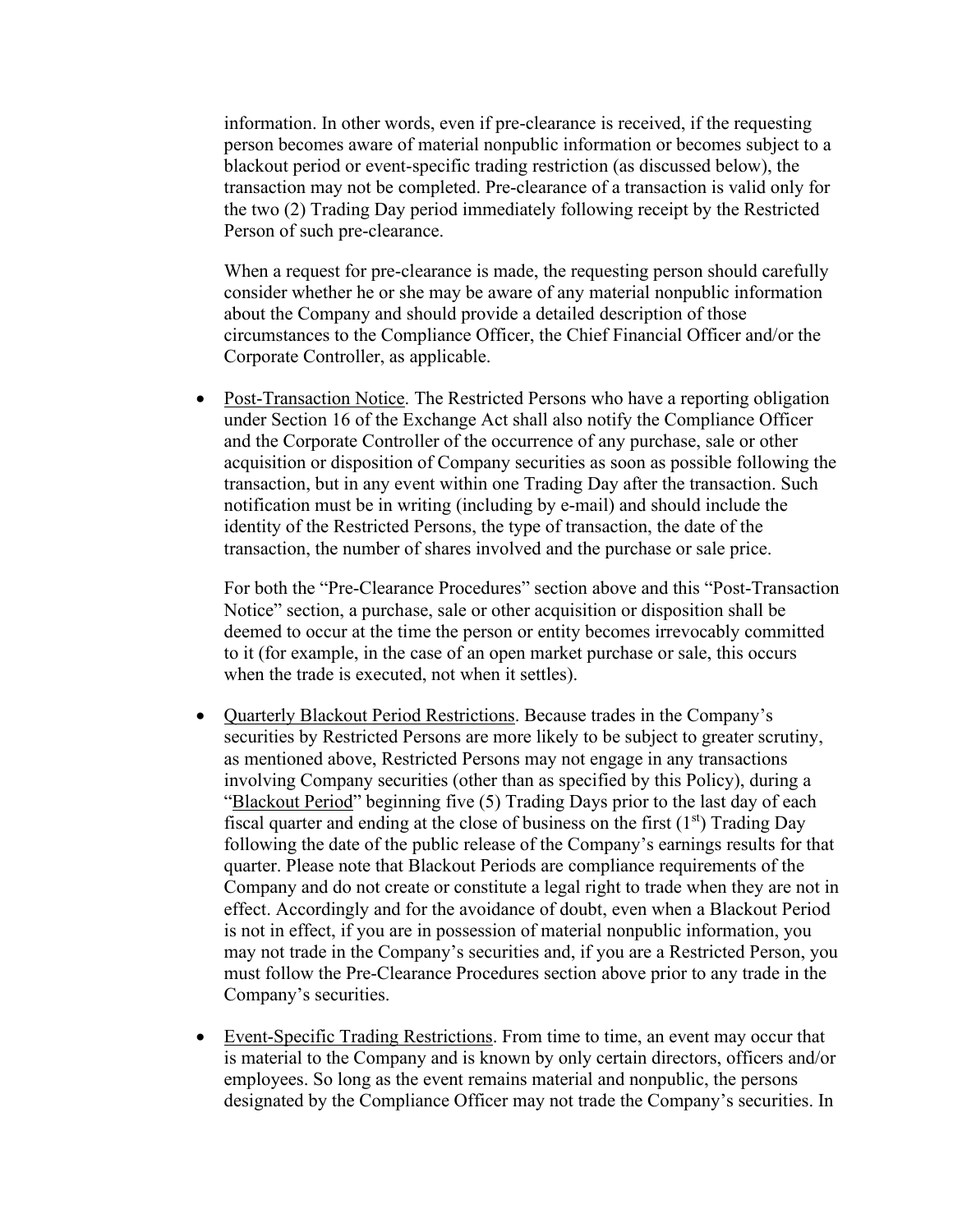addition, the Company's financial results may be sufficiently material in a particular fiscal quarter that, in the judgment of the Compliance Officer, designated persons should refrain from trading in Company securities even sooner than the typical Blackout Period described above. In these situations, the Compliance Officer will notify these persons in writing that they are prohibited from trading in the Company's securities, without disclosing the reason for the restriction. The existence of an event-specific trading restriction period or extension of a Blackout Period will not be announced to the Company as a whole, and should not be communicated to any other person. Exceptions to this Policy will not be granted while an event-specific trading restriction is in effect.

• Exceptions. Blackout Period and event-specific trading restrictions do not apply to any transactions to which this Policy does not apply. The Pre-Clearance Procedures, Blackout Period and Event-Specific Trading Restrictions sections above do not apply to transactions under approved 10b5-1 Trading Plans (as defined below).

### **7. Consequences for Breach of the Insider Trading Prohibition**

Breach of the insider trading prohibition by you or any Related Person could expose you or them to criminal and civil liability. Breach of insider trading laws or this Policy will also be regarded by EyePoint as serious misconduct, which may lead to disciplinary action and/or dismissal.

• Legal Penalties: A person who violates insider trading laws by engaging in transactions in a company's securities when he or she has material nonpublic information can be sentenced to a substantial jail term and required to pay a criminal penalty of several times the amount of profits gained or losses avoided.

In addition, a person who tips others may also be liable for transactions by the tippees to whom he or she has disclosed material nonpublic information. Tippers can be subject to the same penalties and sanctions as the tippees, and the Securities and Exchange Commission (the "SEC") has imposed large penalties even when the tipper did not profit from the transaction.

The SEC can also seek substantial civil penalties from any person who, at the time of an insider trading violation, "directly or indirectly controlled the person who committed such violation," which would apply to the Company and/or management and supervisory personnel. These control persons may be held liable for up to the greater of \$1 million or three times the amount of the profits gained or losses avoided. Even for violations that result in a small or no profit, the SEC can seek penalties from a company and/or its management and supervisory personnel as control persons.

• Company-Imposed Penalties: Associates who violate this Policy may be subject to disciplinary action by the Company, including dismissal for cause. Any exceptions to the Policy, if permitted, may only be granted by the Compliance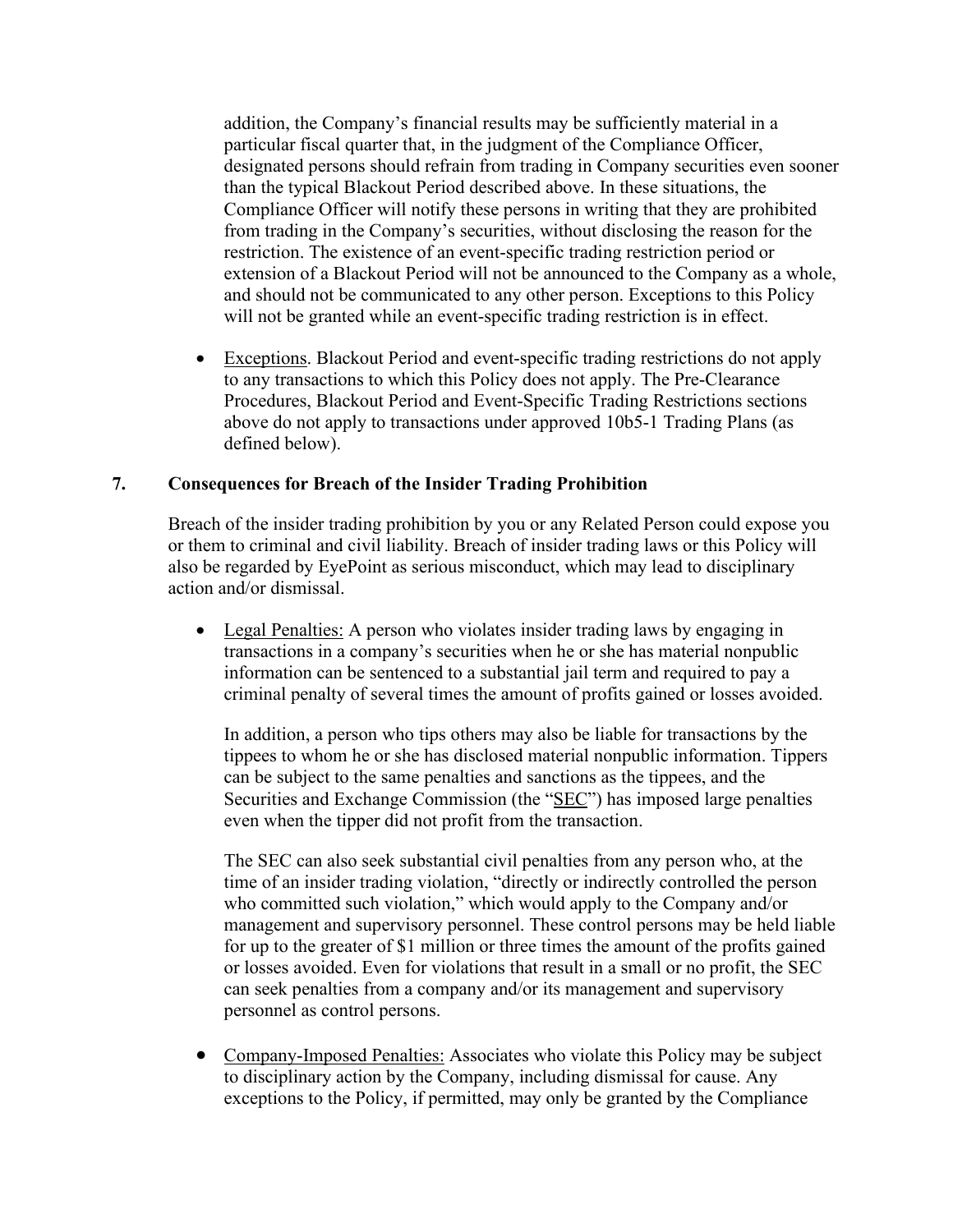Officer (or if the Compliance Officer is seeking an exception, the Chief Executive Officer) and must be provided before any activity contrary to the above requirements takes place.

• Expenses Related to a Breach: Neither the Company nor any of its directors, officers or employees will be liable for the legal or financial consequences of any approval or pre-clearance, refusal to approve or pre-clear or delay in reviewing any requests for approval or pre-clearance of any transaction, Rule 10b5-1 Plan or other request under this Policy. Needless to say, a violation of law, or even an SEC investigation that does not result in prosecution, can tarnish a person's reputation and irreparably damage a career.

# **8. Dealing in Securities of Other Companies**

If you have material nonpublic information, about a company other than EyePoint, the same insider trading rules outlined above apply to buying and selling securities of that company.

# **9. Exceptions for Approved 10b5-1 Trading Plans**

Associates may establish written programs ("10b5-1 Trading Plans") which permit automatic trading of EyePoint securities: (i) through a third-party broker, or (ii) by an independent person (*e.g.,* an investment banker) who is not aware of any material nonpublic information at the time of a trade. Trades in the Company's securities that are executed pursuant to an approved 10b5-1 Trading Plan are not subject to the prohibition on trading on the basis of material nonpublic information contained in this Policy or to the restrictions set forth above relating to pre-clearance procedures.

In general, an Associate may only enter into a 10b5-1 Trading Plan when such Associate is not aware of material nonpublic information. All 10b5-1 Trading Plans must be preapproved in writing by the Compliance Officer (or, in the event the Compliance Officer is seeking approval of a 10b5-1 Trading Plan, the Chief Executive Officer) and may not provide for the execution of any trades in EyePoint securities for a period of at least one month after such approval. Once a 10b5-1 Trading Plan is implemented in accordance with this Section 9 and applicable securities laws, trades pursuant to such program will not be subject to the limitations and restrictions set forth in other sections of this Policy.

Trading pursuant to a 10b5-1 Trading Plan may occur even during a blackout period or when the person on whose behalf such trade is made is aware of nonpublic material information. Once the plan is adopted, you must not exercise any influence over the amount of securities to be traded, the price at which they are to be traded or the date of the trade. The plan must either specify (including by formula) the amount, pricing and timing of transactions in advance or delegate discretion on those matters to an independent third party.

# **10. Applicability of Policy to Former Insiders**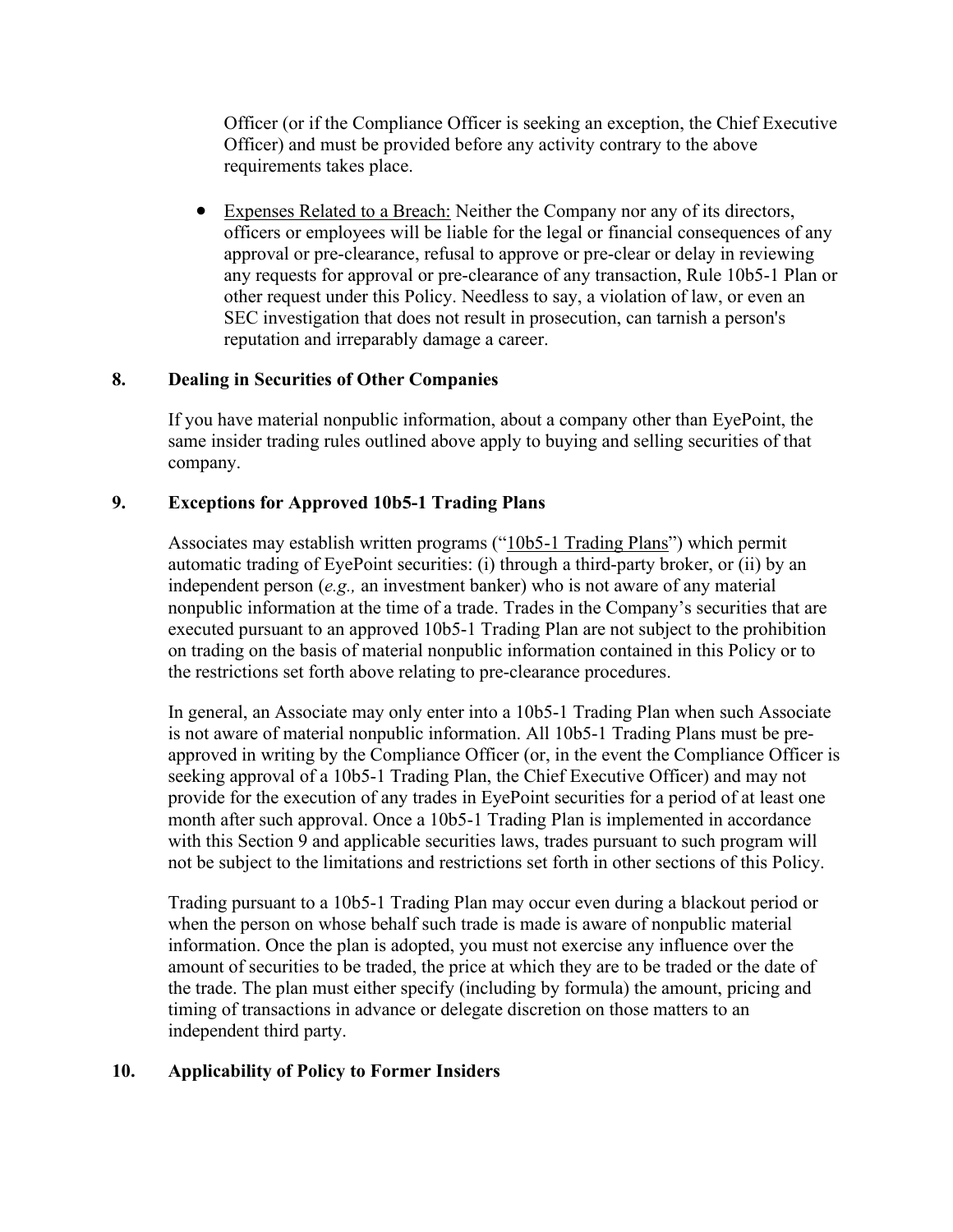This Policy continues to apply to transactions in Company securities even after termination of service to the Company. If an individual is in possession of material nonpublic information when his or her service terminates, that individual may not trade in Company securities until that information has become public or is no longer material. The pre-clearance procedures applicable to such individual specified under the heading "Additional Procedures" above, however, will cease to apply to transactions in Company securities upon the expiration of any Blackout Period or other Company-imposed trading restrictions in force at the time of such individual's termination of service.

## **11. Transactions Not Subject to Trading Restrictions**

This Policy does not apply in the case of the following transactions, except as specifically noted:

- Stock Option Exercises: This Policy does not apply to the exercise of an employee stock option acquired pursuant to the Company's plans or pursuant to a Nasdaq compliant inducement award. Similarly, this Policy does not apply to the exercise of options on a "net exercise" basis pursuant to which a person either (i) delivers outstanding shares of common stock to the Company or (ii) authorizes the Company to withhold from issuance shares of common stock issuable upon exercise of the option, in either case, having a fair market value on the date of exercise equal to the aggregate exercise price. This Policy does apply, however, to any sale of stock as part of a broker-assisted cashless exercise of an option, or any other market sale for the purpose of generating the cash needed to pay the exercise price of an option.
- Restricted Stock Awards: This Policy does not apply to the vesting of restricted stock, or the exercise of a tax withholding right pursuant to which a person has elected to have the Company withhold shares to satisfy tax withholding requirements upon the vesting of any restricted stock. The Policy does apply, however, to any market sale of restricted stock.
- Employee Stock Purchase Plan: This Policy does not apply to purchases of Company securities in any employee stock purchase plan maintained by the Company resulting from your periodic contribution of money to the plan pursuant to the election you previously made. This Policy also does not apply to purchases of Company securities resulting from lump sum contributions to the plan, provided that you elected to participate by lump sum payment at the beginning of the applicable enrollment period. This Policy does apply, however, to your election to participate in any such plan for any enrollment period, and to your sales of Company securities purchased pursuant to the plan.
- Other Similar Transactions: Any other purchase of Company securities from the Company or sales of Company securities to the Company are not subject to this Policy.